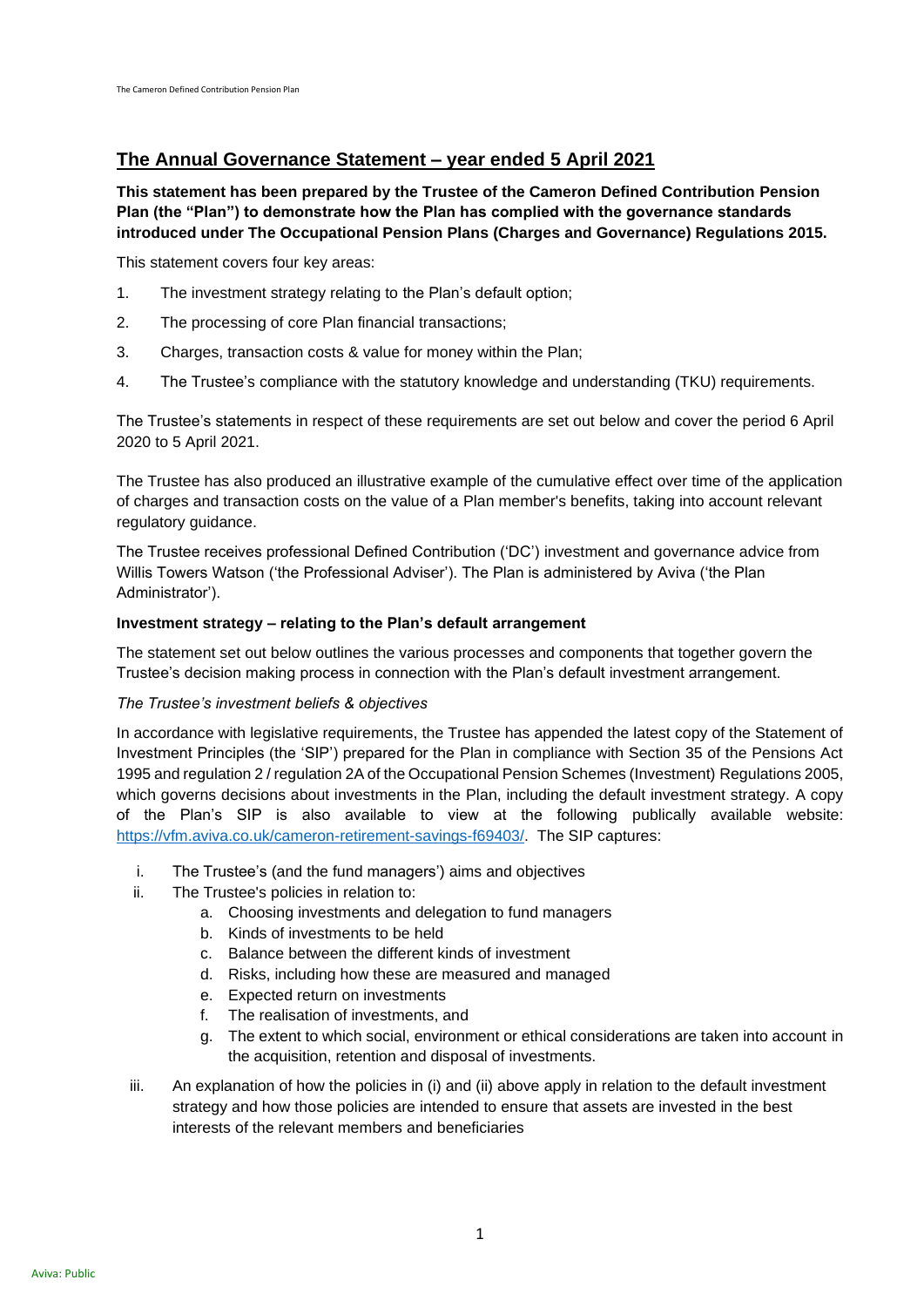## *Recent and current reviews of the Plan's default option*

The Trustee receives regular updates from the Professional Adviser with regards to market practice for default investment strategies in DC trust-based pension plans.

The Default Lifestyle Strategy initially invests in a return-seeking fund; the Aviva Pension BlackRock (30:70) Global Equity Currency Hedged Index (Aquila C) Fund until 25 years from retirement. Half of the member's investments held in the Aviva Pension BlackRock (30:70) Global Equity Currency Hedged Index (Aquila C) Fund are then gradually switched into a diversified growth fund: the Aviva Pension BlackRock Aquila Connect Market Advantage Fund over the next five years. Ten years prior to retirement, the lifestyle strategy gradually switches into the Aviva Pension LGIM Pre-Retirement Fund and finally three years prior to retirement, the Aviva Pension BlackRock Institutional Sterling Liquidity Fund is introduced. This lifestyle is most suitable for members who intend to purchase a fixed annuity at retirement. There are also two alternative lifestyle strategies available to members – the Cash Lifestyle Strategy and the Drawdown Lifestyle Strategy.

The Trustee concluded its last formal review of the Plan's investment strategy in May 2019 with its Professional Advisor looking at the performance and expected returns of the underlying funds and the expected retirement behaviour of members based on the membership profile and retirement experience. The review found that very few members had purchased an annuity at retirement and that, based on projected account sizes, the expectation is that many would choose to take a drawdown benefit at retirement.

As a result of the review, the Trustee considered making changes to the Default Lifestyle Strategy which would result in the default strategy targeting drawdown at retirement.However, the proposed changes were paused owing to the Company's proposal to transfer all deferred member accounts from the Plan into a Master Trust arrangement with Scottish Widows which was completed in June 2021.

### *Performance monitoring*

The Trustee reviews how the funds within the default strategy and self-select fund range have performed against the investment managers' objectives and benchmarks. An update was provided at each trustee meeting held during the last Plan year as part of the Professional Adviser's investment performance monitoring report. The analysis and advice provided supports the Trustee in determining whether it should consider making any changes as a result of the performance of funds.

As part of the review of the Default Lifestyle Strategy, additional monitoring was carried out to monitor the expected outcomes for members in the Default Lifestyle Strategy. The Trustee will use this monitoring to ensure the default strategy remains fit for purpose.

The Trustee is satisfied that the investment strategy for the Plan remains appropriate because:

- (a) during the period of this Statement, all funds produced returns in line with their stated objectives and respective benchmarks over the long term;
- (b) the strategy for investment in the default arrangement and self-select funds continues to meet the Trustee's objectives; and
- (c) the funds within the default strategy (and self-select funds) provide broad investment opportunities for members and comply with the Trustee's requirement to consider Environmental, Social and Governance (ESG) factors in making investments available in accordance with the SIP.

## **Core plan financial transactions**

The Trustee has a specific duty to ensure that core financial transactions relating to the Plan are processed promptly and accurately and must describe to members how this obligation is met. Aviva and HS Admin,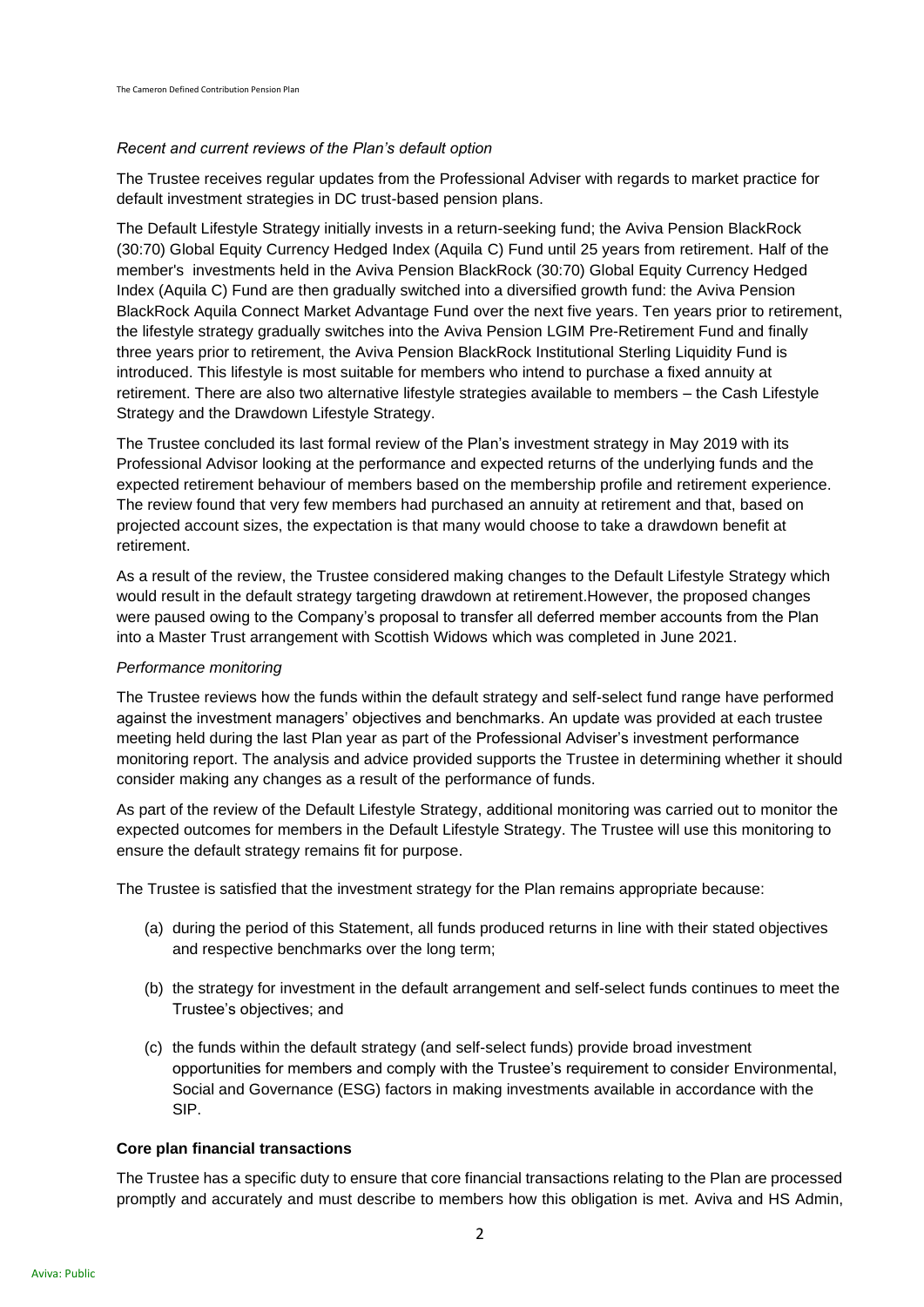as the Plan Administrators carry out regular monitoring, reconciliation and record keeping of member contribution investments and payments from the Plan.

The Trustee has reviewed the core financial transactions of the Plan at each trustee meeting via the Plan Administrator's administration report. These include the investment of contributions, transfers into and out of the Plan, fund switches and payments out of the Plan to and in respect of members. These reports contain details of the Plan Administrator's timeliness of completing administration tasks (i.e. transfers, retirement cases, responding to member queries etc.) against the administration service level agreements ("SLA") that the Trustee has agreed with the Plan Administrator. The administration reports also highlights any complaints raised in the period, and in the first instance they are raised with the Trustee to ensure the appropriate steps are taken to resolve the complaint as quickly as possible. During the Plan year, 22 complaints were received from members of which 16 were upheld. All complaints were resolved during the Plan year.

Aviva has a robust review process in place and is audited by auditors on an annual basis. In addition, Aviva produces an AAF report on an annual basis that details the controls and procedures in place regarding the administration function. This includes:

### Processing contributions

- Aviva's processes for contributions to members' accounts are fully automated with validations built into the administration platform. Where any manual intervention is required for any bespoke arrangements, approval is required which is separate to the processor and managed by a segregation of duties built into the system. All staff are either accredited or their work is checked.
- Quality audit checks are undertaken on a sample of processes throughout the year with remediation undertaken of any errors found and improvements made if any systematic issues are found.
- Members are given secure online access to view their contributions and make investment switches.

## Benefit payments

- All processes are undertaken by accredited staff or by staff who have their work checked.
- Calculations of member unit holdings for transactions are undertaken on the system for which the prices are checked on a daily basis and approved.
- A unit reconciliation between the investment and administration platform systems are undertaken daily and checked and approved weekly.
- Benefit payments are checked and approved by a person(s) independent on the processor. Timeliness of processing is monitored and reported on with escalation and reallocation of resources across the business where necessary.

### Investment transactions

- Dealing teams undertake all transactions on a daily basis, processing movements arising from the previous day's member demands.
- Investment balances and transactions are based on external price feed and global pricing protocols which are checked daily. Dual checking is in place ahead of processing of transaction deals. If a transaction is over a certain size then additional approvals are required.
- Online member switching can only be carried out within the secure member portal and after the validation of identity.

The Trustee continues to work closely with the Company and the Plan Administrator to ensure that all of the required processes and controls are in place for the Plan to be compliant with the legal requirements noted in the Pensions Regulator's DC Code of Practice.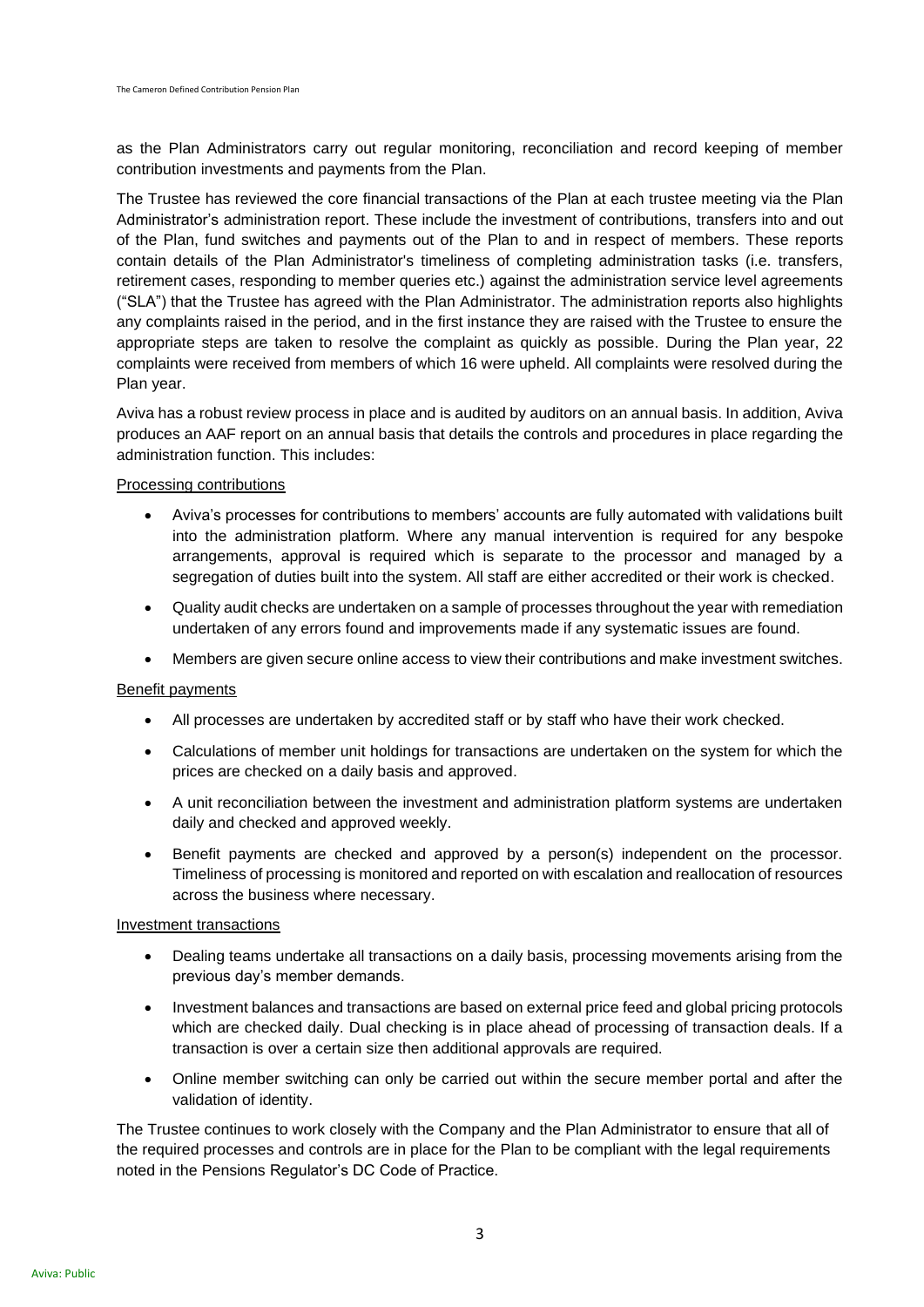Based on the above, the Trustee is satisfied that the Plan's core financial transactions have been processed promptly and accurately during the year. It is intended that the range of transactions monitored, and the Trustee's view on acceptable timescales for completion of specific tasks will be kept under review and documented.

## **Charges, transaction costs & value for money**

## *Charges and transaction costs*

Transaction costs are those incurred by fund managers as result of buying, selling, lending or borrowing investments. These costs are taken into account via the unit price for each of the funds. In 2017, the Financial Conduct Authority (FCA) published its policy on how asset managers must disclose transaction costs and administration charges. Regulations have since been finalised and the Trustee has started reporting on this basis for the period covered by this Statement.

The total expense ratios (TERs) for the funds available for selection are outlined below.

| <b>Fund options</b>                                         | TER*     | Aggregate transaction cost |
|-------------------------------------------------------------|----------|----------------------------|
| Aviva Pension BlackRock (30:70) Global Equity**             | 0.31%    | 0.1835%                    |
| Aviva Pension BlackRock UK Equity Index                     | 0.28%    | 0.2548%                    |
| Aviva Pension Schroders QEP Emerging Markets Equity         | $1.04\%$ | 0.7441%                    |
| Aviva Pension BlackRock Aguila Connect Market Advantage**   | 0.56%    | 0.1978%                    |
| Aviva Pension LGIM Pre-Retirement Fund**                    | 0.35%    | 0.0370%                    |
| Aviva Pension BlackRock Over 5 Year Index Linked Gilt Index | 0.28%    | 0.0311%                    |
| <b>Aviva Pension LGIM Hybrid Property</b>                   | 0.78%    | $0.0000\%$                 |
| Aviva Pension BlackRock Institutional Sterling Liquidity**  | 0.28%    | 0.0144%                    |

*\*The TER provides investors with details of the total annual costs involved in running an investment fund. This includes the annual management charge, plus other charges incurred in administering the fund (these include share registration fees, legal fees, auditor fees, custodian fees etc.). Trading costs are not included. \*\*funds that form part of the three lifestyle strategies*

The Trustee has reviewed the fees payable by members of the Plan in conjunction with the Professional Adviser and will continue to do so to ensure charges are competitive based on the size of the Plan. The Trustee has also received advice from the Professional Adviser confirming that the Plan default strategy is compliant with the charge cap of 0.75% of funds under management.

## *Illustration of charges*

As required by legislation, the Trustee, with assistance from Aviva, has produced a "pound and pence" illustration of the effect of the costs and charges on the value of the funds which are commonly used (which include the four underlying funds of the default strategy) by Plan members and funds with different growth rates and charges.

The illustrations on the following page give a summary of the projected fund and the impact of costs and charges up to a normal retirement age of 65. When preparing the illustrations on behalf of the Trustee, Aviva has taken the statutory guidance prepared by the DWP into account.

Under each investment fund, there are two columns. The first shows the projected pension values assuming no charges are taken. The second shows the projected pension values after costs and charges are taken. By comparing the two, members can see how much the charges over the years will impact their DC accounts. For example, if a member started making pensions savings at age 30 and expected to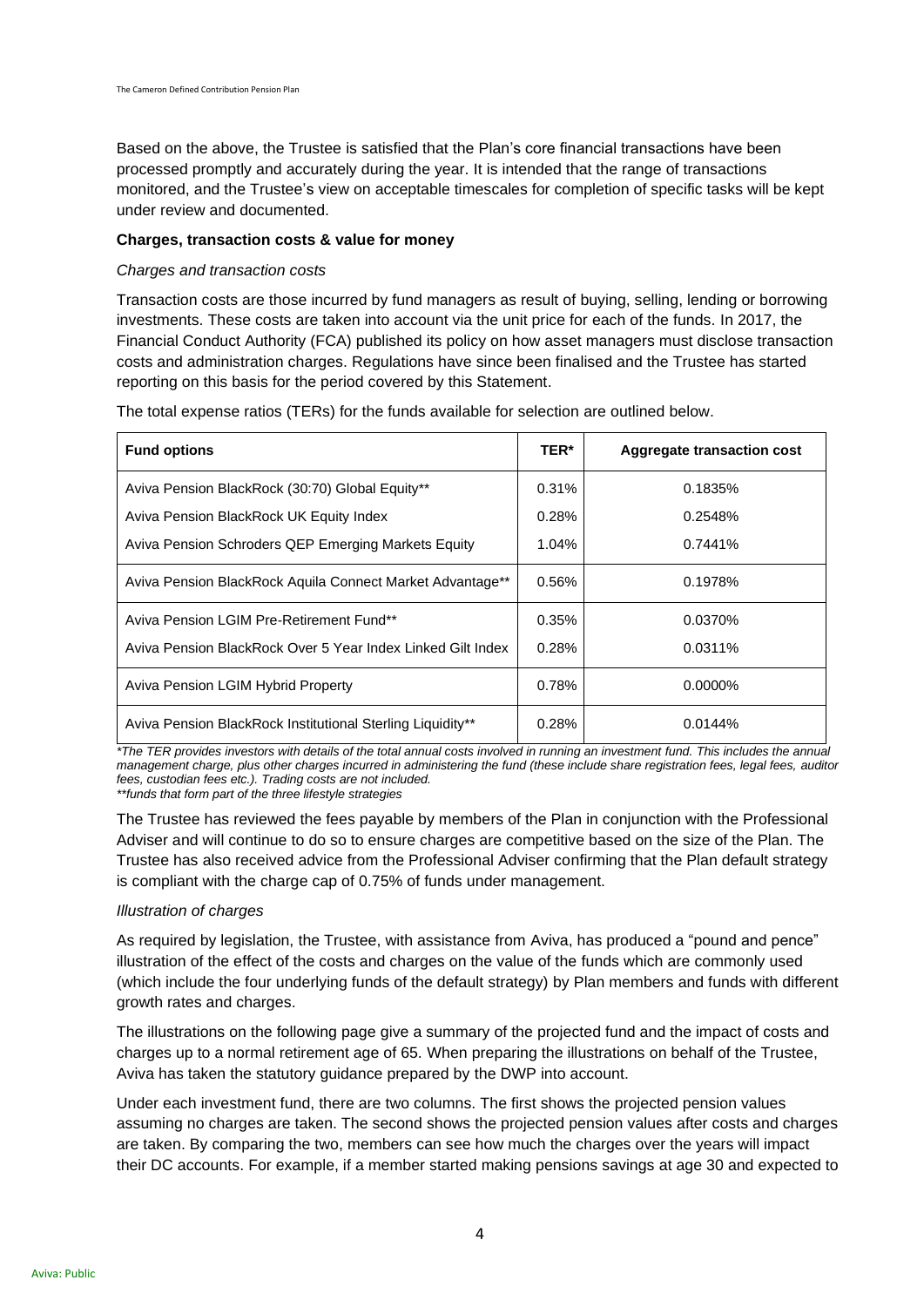retire at 65, the figures at the end of year 35 would give an idea of the effect of charges over the 35 years the member's pension savings are invested.

|                | Av BlackRock (30:70) Currency<br>Hedged Global Equity (Aq C)-<br><b>FPBRCHGP</b> |                                                            | Av BlackRock Market Advantage FP<br><b>FPBRALMP</b>       |                                                            | Av Legal&General(PMC) Pre-Ret-<br><b>FPLGPREP</b>           |                                                            | Av BlackRock UK Equity Index<br>(Aquila C)-FPEQIX_P         |                                                            | Av BlackRock Sterling Liquidity-<br>FPBGIC_P                |                                                            |
|----------------|----------------------------------------------------------------------------------|------------------------------------------------------------|-----------------------------------------------------------|------------------------------------------------------------|-------------------------------------------------------------|------------------------------------------------------------|-------------------------------------------------------------|------------------------------------------------------------|-------------------------------------------------------------|------------------------------------------------------------|
|                | Assumed growth rate 4.5%<br>Assumed costs and charges 0.49%                      |                                                            | Assumed growth rate 3%<br>Assumed costs and charges 0.76% |                                                            | Assumed growth rate 1.5%<br>Assumed costs and charges 0.39% |                                                            | Assumed growth rate 4.5%<br>Assumed costs and charges 0.53% |                                                            | Assumed growth rate 0.5%<br>Assumed costs and charges 0.29% |                                                            |
|                |                                                                                  |                                                            |                                                           |                                                            |                                                             |                                                            |                                                             |                                                            |                                                             |                                                            |
| At end of year | Projected value<br>assuming no<br>charges are<br>taken                           | Projected value<br>after costs and<br>charges are<br>taken | Projected value<br>assuming no<br>charges are<br>taken    | Projected value<br>after costs and<br>charges are<br>taken | Projected value<br>assuming no<br>charges are<br>taken      | Projected value<br>after costs and<br>charges are<br>taken | Projected value<br>assuming no<br>charges are<br>taken      | Projected value<br>after costs and<br>charges are<br>taken | Projected value<br>assuming no<br>charges are<br>taken      | Projected value<br>after costs and<br>charges are<br>taken |
|                | £1,200                                                                           | £1,200                                                     | £1,190                                                    | £1.180                                                     | £1.180                                                      | £1.180                                                     | £1,200                                                      | £1,200                                                     | £1.170                                                      | £1,170                                                     |
| $\overline{2}$ | £2,420                                                                           | £2,410                                                     | £2,390                                                    | £2,370                                                     | £2,350                                                      | £2,340                                                     | £2,420                                                      | £2,410                                                     | £2,320                                                      | £2,320                                                     |
| $\overline{3}$ | £3,670                                                                           | £3,640                                                     | £3,590                                                    | £3,540                                                     | £3,510                                                      | £3,490                                                     | £3,670                                                      | £3,640                                                     | £3,450                                                      | £3,440                                                     |
| 4              | £4.940                                                                           | £4,890                                                     | £4,790                                                    | £4,720                                                     | £4,650                                                      | £4,620                                                     | £4.940                                                      | £4,880                                                     | £4,560                                                      | £4,530                                                     |
| 5              | £6.230                                                                           | £6,160                                                     | £6,010                                                    | £5,890                                                     | £5,790                                                      | £5,730                                                     | £6,230                                                      | £6,150                                                     | £5,640                                                      | £5,600                                                     |
| 10             | £13,100                                                                          | £12,800                                                    | £12,200                                                   | £11,700                                                    | £11,300                                                     | £11,100                                                    | £13,100                                                     | £12,700                                                    | £10,800                                                     | £10,600                                                    |
| 15             | £20,700                                                                          | £19,900                                                    | £18,500                                                   | £17,400                                                    | £16,500                                                     | £16,100                                                    | £20,700                                                     | £19,800                                                    | £15,400                                                     | £15,100                                                    |
| 20             | £29,000                                                                          | £27.500                                                    | £24,900                                                   | £23,100                                                    | £21,500                                                     | £20,700                                                    | £29,000                                                     | £27,400                                                    | £19,600                                                     | £19,100                                                    |
| 25             | £38,200                                                                          | £35,700                                                    | £31,500                                                   | £28,700                                                    | £26,300                                                     | £25,100                                                    | £38,200                                                     | £35,500                                                    | £23,400                                                     | £22,600                                                    |
| 30             | £48,300                                                                          | £44,500                                                    | £38,300                                                   | £34,200                                                    | £30,800                                                     | £29,200                                                    | £48,300                                                     | £44,200                                                    | £26,900                                                     | £25,800                                                    |
| 35             | £59,400                                                                          | £54,000                                                    | £45,300                                                   | £39,600                                                    | £35,100                                                     | £33,000                                                    | £59,400                                                     | £53,600                                                    | £30,000                                                     | £28,600                                                    |
| 40             | £71,700                                                                          | £64,200                                                    | £52,400                                                   | £45,000                                                    | £39,200                                                     | £36,500                                                    | £71,700                                                     | £63,600                                                    | £32,800                                                     | £31,200                                                    |
| 45             | £85,200                                                                          | £75,100                                                    | £59,700                                                   | £50,300                                                    | £43,200                                                     | £39,900                                                    | £85,200                                                     | £74,400                                                    | £35,400                                                     | £33,400                                                    |
| 50             | £100,000                                                                         | £86,900                                                    | £67,200                                                   | £55,500                                                    | £46,900                                                     | £42,900                                                    | £100,000                                                    | £85,900                                                    | £37,700                                                     | £35,500                                                    |

### **Illustration of effect of costs and charges on commonly used funds within the Plan**

# **Illustration of effect of costs and charges on funds with different growth rates and charges**

|                |                                                        | Av Cash-FPCASH_P                                           |                                                        | Av BlackRock Sterling Liquidity-<br><b>FPBGIC P</b>        |                                                        | Av BlackRock (30:70) Currency<br>Hedged Global Equity (Aq C)-<br><b>FPBRCHGP</b> |                                                        | Av Schroder QEP EM Eq-FPSCHEEP                             |  |
|----------------|--------------------------------------------------------|------------------------------------------------------------|--------------------------------------------------------|------------------------------------------------------------|--------------------------------------------------------|----------------------------------------------------------------------------------|--------------------------------------------------------|------------------------------------------------------------|--|
|                | Assumed growth rate 0.5%                               |                                                            | Assumed growth rate 0.5%                               |                                                            | Assumed growth rate 4.5%                               |                                                                                  | Assumed growth rate 4.5%                               |                                                            |  |
|                | Assumed costs and charges 0.34%                        |                                                            | Assumed costs and charges 0.29%                        |                                                            | Assumed costs and charges 0.49%                        |                                                                                  | Assumed costs and charges 1.78%                        |                                                            |  |
| At end of year | Projected value<br>assuming no<br>charges are<br>taken | Projected value<br>after costs and<br>charges are<br>taken | Projected value<br>assuming no<br>charges are<br>taken | Projected value<br>after costs and<br>charges are<br>taken | Projected value<br>assuming no<br>charges are<br>taken | Projected value<br>after costs and<br>charges are<br>taken                       | Projected value<br>assuming no<br>charges are<br>taken | Projected value<br>after costs and<br>charges are<br>taken |  |
| 1              | £1,170                                                 | £1,170                                                     | £1,170                                                 | £1,170                                                     | £1,200                                                 | £1,200                                                                           | £1,200                                                 | £1,190                                                     |  |
| $\overline{2}$ | £2,320                                                 | £2,320                                                     | £2,320                                                 | £2,320                                                     | £2,420                                                 | £2,410                                                                           | £2,420                                                 | £2,380                                                     |  |
| 3              | £3,450                                                 | £3,440                                                     | £3,450                                                 | £3,440                                                     | £3,670                                                 | £3,640                                                                           | £3,670                                                 | £3,570                                                     |  |
| 4              | £4,560                                                 | £4,530                                                     | £4,560                                                 | £4,530                                                     | £4,940                                                 | £4,890                                                                           | £4,940                                                 | £4,760                                                     |  |
| 5              | £5,640                                                 | £5,600                                                     | £5,640                                                 | £5,600                                                     | £6,230                                                 | £6,160                                                                           | £6,230                                                 | £5,950                                                     |  |
| 10             | £10,800                                                | £10,600                                                    | £10,800                                                | £10,600                                                    | £13,100                                                | £12,800                                                                          | £13,100                                                | £12,000                                                    |  |
| 15             | £15,400                                                | £15,000                                                    | £15,400                                                | £15,100                                                    | £20,700                                                | £19,900                                                                          | £20,700                                                | £18,000                                                    |  |
| 20             | £19,600                                                | £19,000                                                    | £19,600                                                | £19,100                                                    | £29,000                                                | £27,500                                                                          | £29,000                                                | £24,100                                                    |  |
| 25             | £23,400                                                | £22,500                                                    | £23,400                                                | £22,600                                                    | £38,200                                                | £35,700                                                                          | £38,200                                                | £30,200                                                    |  |
| 30             | £26,900                                                | £25,600                                                    | £26,900                                                | £25,800                                                    | £48,300                                                | £44,500                                                                          | £48,300                                                | £36,400                                                    |  |
| 35             | £30,000                                                | £28,400                                                    | £30,000                                                | £28,600                                                    | £59,400                                                | £54,000                                                                          | £59,400                                                | £42,600                                                    |  |
| 40             | £32,800                                                | £30,900                                                    | £32,800                                                | £31,200                                                    | £71,700                                                | £64,200                                                                          | £71,700                                                | £48,900                                                    |  |
| 45             | £35,400                                                | £33,200                                                    | £35,400                                                | £33,400                                                    | £85,200                                                | £75,100                                                                          | £85,200                                                | £55,200                                                    |  |
| 50             | £37,700                                                | £35,100                                                    | £37,700                                                | £35,500                                                    | £100,000                                               | £86,900                                                                          | £100,000                                               | £61,600                                                    |  |

### Assumptions:

- The values above are for illustrative purposes only and not guaranteed. •
- We have assumed the member has no pension savings when they start saving. Contributions are assumed to be paid £100 monthly increasing in line • with assumed earnings inflation of 2.5% each year.
- The figures illustrate the pension pot value in 'today's money' which means they take inflation into account by discounting values at 2.5% a year. • Seeing the figures in this way shows what they could be worth today. The effect of this is shown in the illustration and could mean the fund may reduce as well as grow in 'today's money.'
- Transaction costs may not have been included where data was not available from the fund managers. •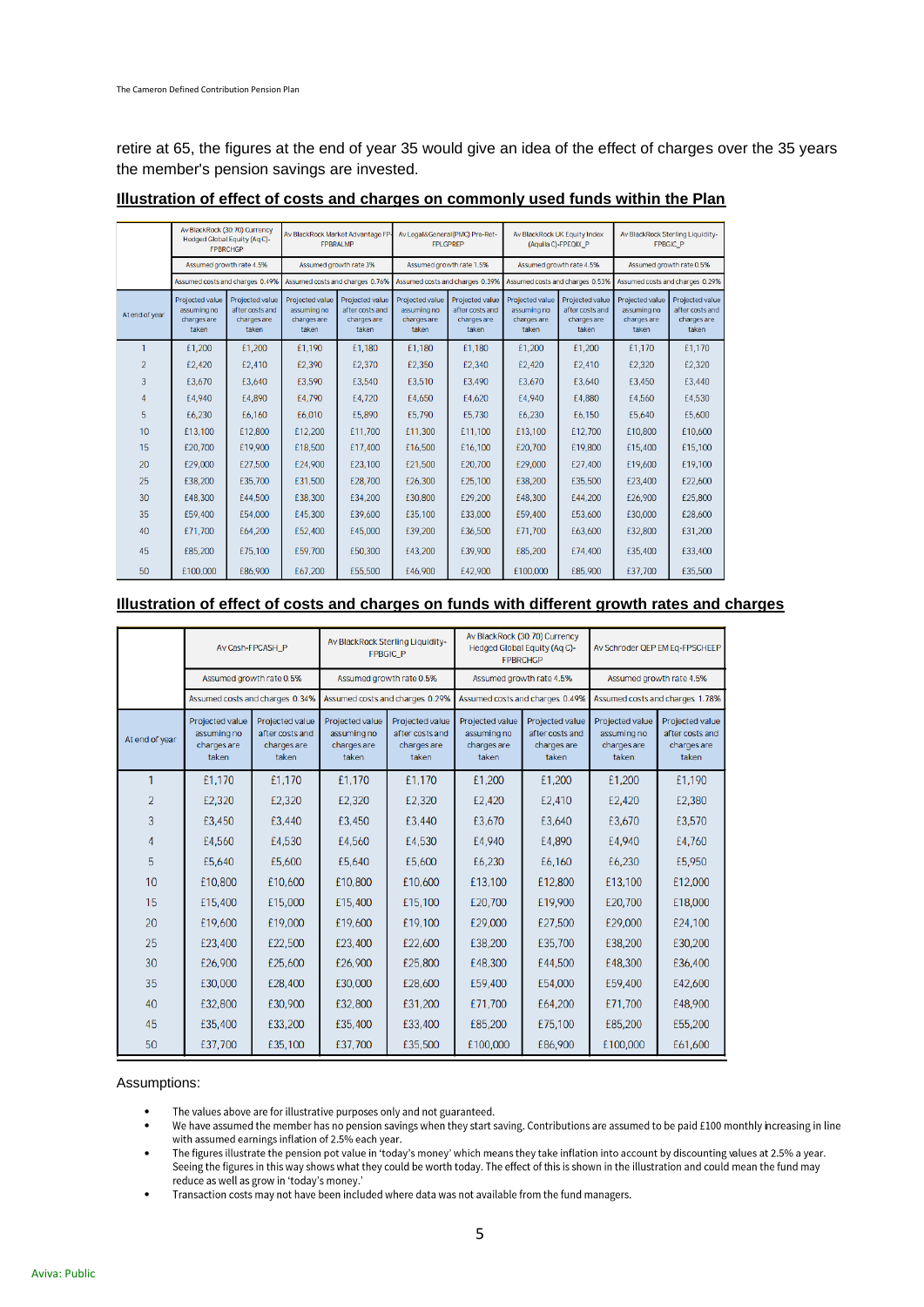#### *Value for money assessment – current status*

The Trustee is committed to ensuring that the Plan represents value for members ('VFM') (i.e. the costs and charges deducted from members' pots and contributions paid provide good value in relation to the benefits and services provided by or on behalf of the Plan) when compared to plans of a similar size and structure.

*Assessment* – The Trustee requested an independent VFM assessment of the Plan and its administrator (Aviva) to be carried out by its Professional Advisor in April 2021. The five areas looked at were charges, scheme governance and management, investment options and performance, efficiency of administration services and member communications and support. The assessment included a review of the services where the cost is met by the member ("Core value for members") and those which members do not meet the cost of ("Broader value for members"). Under each area, the assessment included reviewing the benefits and services provided by the Plan and how they compare to schemes of a similar size and structure and other DC pension providers.

When looking at charges, the Annual Management Charge (AMC) for the passive global equity fund was benchmarked against the average cost of equivalent or comparator funds offered by other similar arrangements. The passive global equity fund is used as the benchmark as this fund is where the majority of members are invested. In addition, passive global equity funds are typically used in DC scheme default strategies, and therefore can be used as an appropriate comparator.

*Results* - Having considered the review carried out by the Professional Advisor, the Trustee concluded that the Plan continues to offer good VFM and that the combination of costs and the quality of what is provided in return for these costs is appropriate for the Plan membership as a whole when compared to other options in the market.

Members are provided with a range of tools (i.e. on-line access to their account and retirement calculators), resources (member and investment guides) and support (member helpline), together with a good range of investment fund options across all major asset classes that have performed in line with their stated objectives over the long term.

### **Trustees' knowledge and understanding ('TKU')**

The Pensions Act 2004 sets out the requirement for trustees to have appropriate knowledge and understanding of the law relating to pensions and trusts, the funding of occupational pension schemes, investment of pension scheme assets and other matters to enable them to exercise their functions as trustees properly.

The Trustee Board has a good working knowledge of the documentation in place for the Plan (including the Trustees' current policies, SIP, Trustee's Report & Accounts and Risk Register), and review this documentation when appropriate. All Plan documentation is saved onto a secure online web sharing facility, in order for the Trustee to easily find documents relating to the Plan and previous meeting papers and minutes. The Trustee has a governance framework document in place which outlines the key governance documents and procedures that the Trustee is required to be familiar with.

The Trustee Board has a multi-layered TKU process in place which enables it, together with the advice available, to exercise its function as Trustee of the Plan. For the period covered by this Statement, the Trustee's approach to meeting the TKU requirements included (but was not limited to):

Receiving training at each trustee meeting as a standing agenda item, covering subjects proposed by the Trustee's legal adviser and/or Professional Adviser or requested by the Trustee. This included training on: (i) Private Credit Asset Classes, (ii) Pension Scams, (iii) Trustee duties relating to Master Trust/ DC-to-DC transfers, (iv) Economic, Social and Governance aspects of investing, (v) Data protection, (vi) GDPR policies and (vii) Cyber Security.